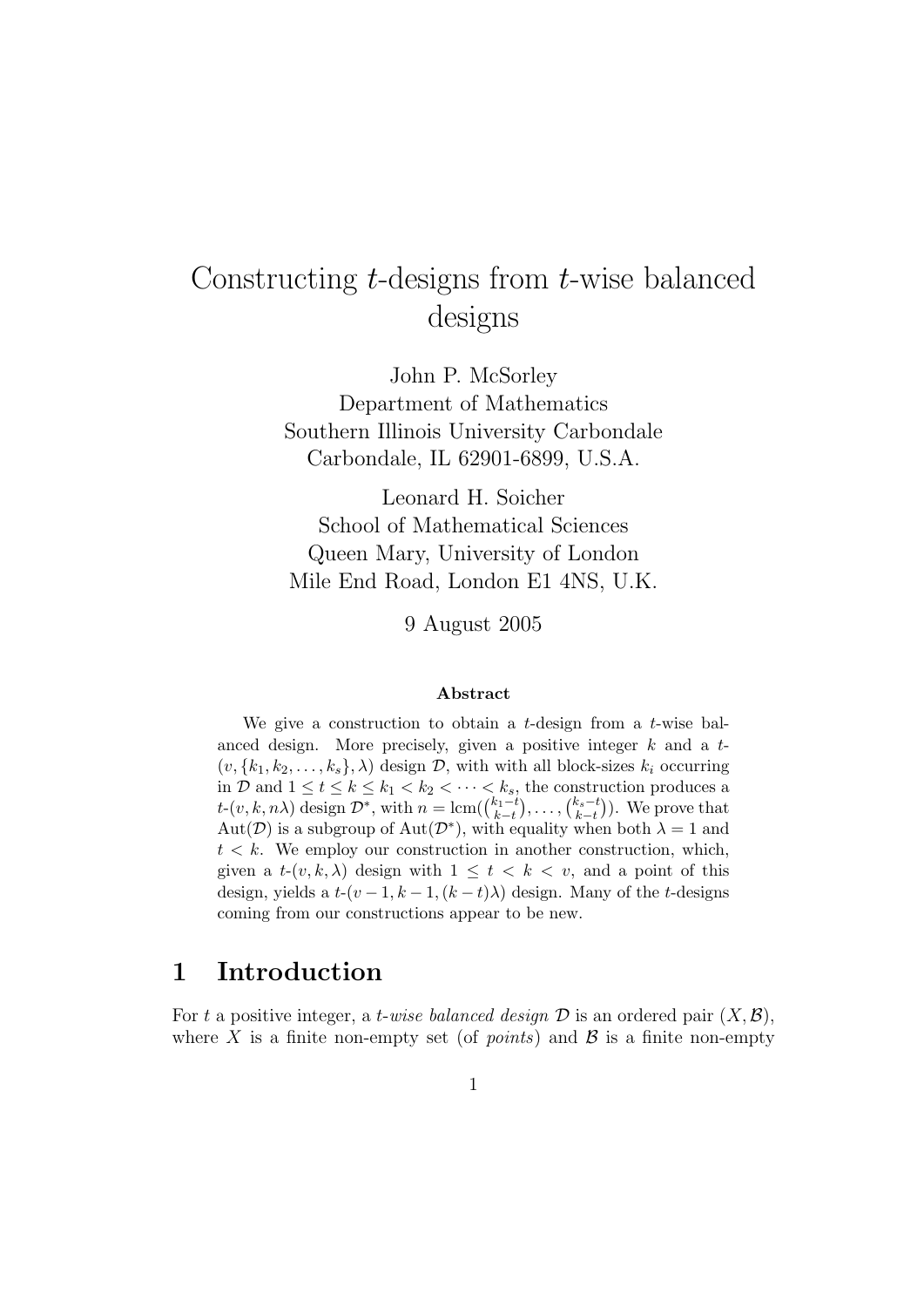multiset of subsets of X (called *blocks*), such that every t-subset of X is contained in a constant number  $\lambda > 0$  of blocks. If  $v = |X|$  and K is the set of sizes of the blocks, then we call  $\mathcal D$  a  $t$ - $(v, K, \lambda)$  design. If all blocks of D have the same size k (i.e.  $K = \{k\}$ ), then D is called a t-design or a  $t-(v, k, \lambda)$  design.

In this note we give a construction (the  $\ast$ -construction) to obtain a tdesign from a t-wise balanced design. More precisely, given a positive integer k and a  $t$ - $(v, \{k_1, k_2, \ldots, k_s\}, \lambda)$  design  $\mathcal{D}$ , with with all block-sizes  $k_i$  occurring in D and  $1 \le t \le k \le k_1 < k_2 < \cdots < k_s$ , the \*-construction produces a  $t-(v, k, n\lambda)$  design  $\mathcal{D}^*$ , with  $n = \text{lcm}(\binom{k_1-t}{k-t}$  ${k_1-t \choose k-t}, \ldots, {k_s-t \choose k-t}$  $_{k-t}^{k_s-t}$ ). We prove that Aut(D) is a subgroup of Aut(D<sup>\*</sup>), with equality when both  $\lambda = 1$  and  $t < k$ . We employ the  $\ast$ -construction in another construction (the  $\#$ -construction), which, given a  $t-(v, k, \lambda)$  design with  $1 \leq t < k < v$ , and a point of this design, yields a  $t-(v-1, k-1, (k-t)\lambda)$  design. Many of the t-designs coming from our constructions appear to be new, and although they usually have repeated blocks, they often, via their constructions, have quite large automorphism groups.

### 2 The ∗-construction

The input to the  $\ast$ -construction consists of positive integers t and k, and a  $t$ - $(v, \{k_1, k_2, \ldots, k_s\}, \lambda)$  design  $\mathcal{D}$ , with all block-sizes  $k_i$  occurring in  $\mathcal{D}$  and  $1 \le t \le k \le k_1 < k_2 < \cdots < k_s$ . Now for  $i = 1, 2, ..., s$  define

$$
n_i = {k_i - t \choose k - t}, \quad n = \text{lcm}(n_1, n_2, \dots, n_s), \quad m_i = \frac{n}{n_i}.
$$
 (1)

The output of the  $\ast$ -construction is a block design  $\mathcal{D}^*$ , which we prove below to be a  $t-(v, k, n\lambda)$  design.

The point-set of  $\mathcal{D}^*$  is that of  $\mathcal{D}$ , and to construct the block-multiset  $\mathcal{B}^*$ of  $\mathcal{D}^*$  we proceed as follows:

- start by setting  $\mathcal{B}^*$  to be the empty multiset;
- for each  $i = 1, 2, \ldots, s$  and for each block  $B \in \mathcal{B}$  of size  $k_i$  (including repeats) do:
	- insert  $m_i$  copies of every k-subset of B into  $\mathcal{B}^*$ .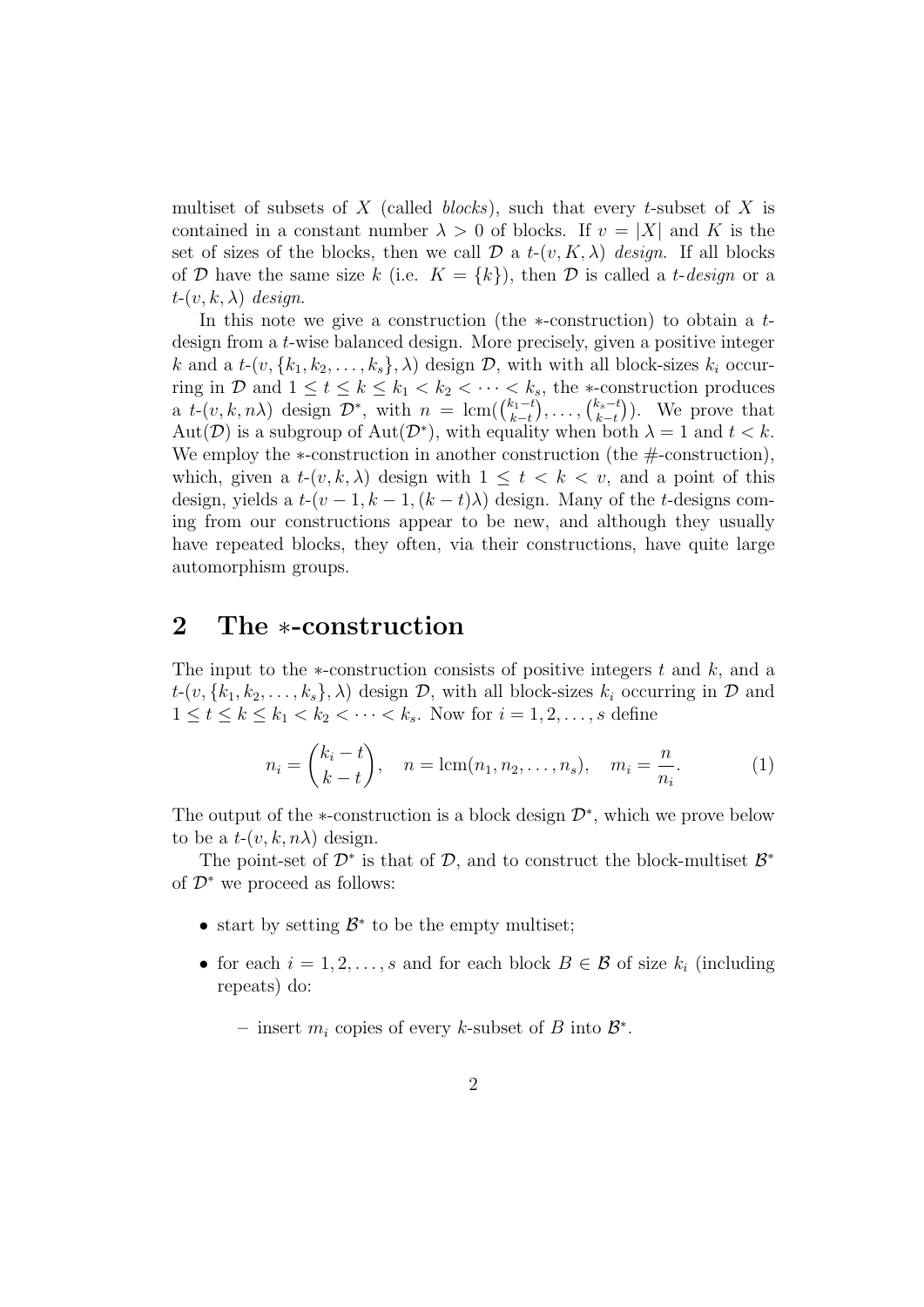Clearly,  $\mathcal{D}^*$  depends on the choice of k as well as on  $\mathcal{D}$ . Less obviously, since the *t*-wise balanced design  $D$  may be *t*'-wise balanced for some  $t' \neq t$ ,  $\mathcal{D}^*$  may depend on the choice of t. When we wish to make these dependencies explicit, we shall use the notation  $\mathcal{D}^*(t,k)$  instead of  $\mathcal{D}^*$ .

**Theorem 2.1** Let k be a positive integer and let  $\mathcal{D} = (X, \mathcal{B})$  be a t- $(v, \{k_1, k_2, \ldots, k_s\}, \lambda)$ design, with all block-sizes  $k_i$  occurring in  $\mathcal{D}$  and  $1 \leq t \leq k \leq k_1 < k_2$  $\cdots < k_s$ . Then  $\mathcal{D}^* = \mathcal{D}^*(t, k) = (X, \mathcal{B}^*)$  is a t- $(v, k, n\lambda)$  design, where  $n = \text{lcm}(n_1, n_2, \ldots, n_s)$  and  $n_i = \binom{k_i - t}{k - t}$  $_{k-t}^{k_i-t}$ .

*Proof.* Let T be any t-subset of X. Suppose that B is a block of B of size  $k_i$  containing T. Then the number of k-subsets of B which contain T is  $n_i = \binom{k_i-t}{k-t}$  $(k_i-t)$ . Each of these k-subsets is added to  $\mathcal{B}^*$  exactly  $m_i = n/n_i$  times. Hence B contributes exactly  $n_i m_i = n$  blocks containing T to  $\mathcal{B}^*$ . Now T is contained in exactly  $\lambda$  blocks in  $\mathcal{B}$ , and so in exactly  $n\lambda$  blocks in  $\mathcal{B}^*$ .

We have defined n to be  $lcm(n_1, n_2, \ldots, n_s)$ . We could have chosen n to be any common multiple of  $\{n_1, n_2, \ldots, n_s\}$ , but, in order to keep  $n\lambda$  as small as possible, we choose the least common multiple. We also remark that the ∗-construction works perfectly well when  $s = 1$ , that is, when  $\mathcal D$  is a t-design.

**Example 1** Let  $\mathcal{D}$  be the 2-(11, {3, 5}, 1) design with point-set  $X = \{1, 2, \ldots, 9, T, E\}$ (here  $T = 10$  and  $E = 11$ ), and block-multiset  $\mathcal{B} =$ 

 $[167, 18E, 19T, 268, 279, 2TE, 369, 37E, 38T, 46T, 478, 49E, 56E, 57T, 589, 12345]$ 

(see [1, p.187]).

(a) Suppose  $t = k = 2$ . Here  $k_1 = 3$ ,  $k_2 = 5$ , and each  $n_i = n = m_i = 1$ . So  $\mathcal{D}^*(2,2)$  is the 2-(11, 2, 1) design consisting of all the 2-subsets of X.

(b) The case  $t = 2$ ,  $k = 3$  is more interesting. Here  $k = k_1 = 3$ ,  $k_2 = 5$ ,  $n_1 = 1, n_2 = 3, n = 3, m_1 = 3, \text{ and } m_2 = 1. \text{ So } \mathcal{D}^* = \mathcal{D}^*(2,3) \text{ is a } 2$  $(11, 3, 3)$  design, an  $(11, 55, 15, 3, 3)$ -BIBD. The block-multiset of  $\mathcal{D}^*$  consists of three copies of each block of  $\mathcal D$  of size 3, together with all the 3-subsets of  ${1, 2, 3, 4, 5}.$ 

The ∗-construction was found as a result of looking for 2-designs with repeated blocks to help fill up Preece's catalogue [4]. Many new examples coming from this construction have since gone into the catalogue.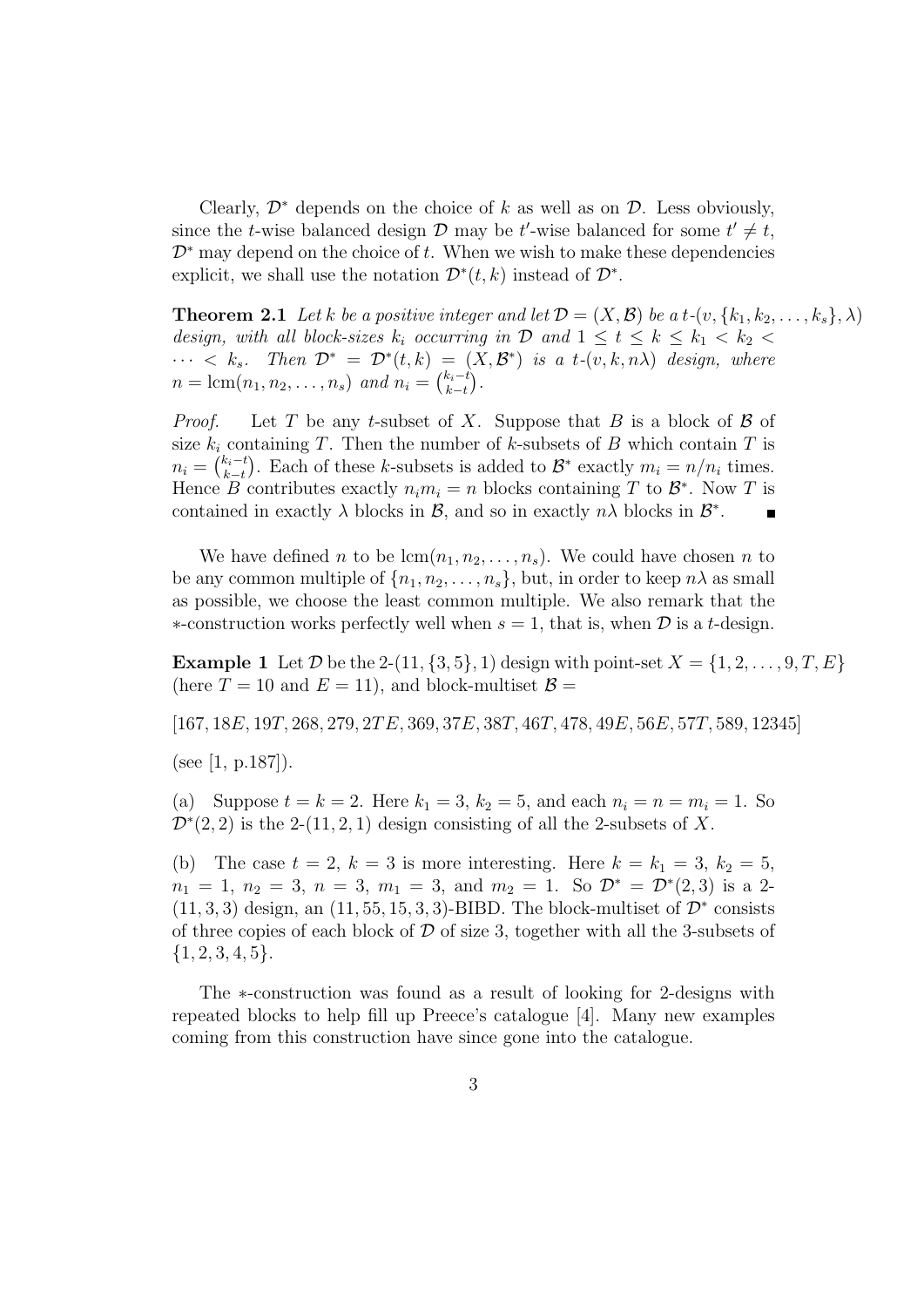#### 3 The #-construction

Let  $\mathcal{T} = (X, \mathcal{B})$  be a  $t$ - $(v, k, \lambda)$  design with  $1 \le t < k < v$ , and let  $x \in X$ . We employ the ∗-construction in a new construction (the #-construction) which produces a  $t-(v-1, k-1, (k-t)\lambda)$  design when given input T and x. The #-construction proceeds as follows:

Let  $X' = X \setminus \{x\}$ , and let  $\mathcal{B}'$  be the multiset consisting of all  $B \setminus \{x\}$ with  $B \in \mathcal{B}$  (counting repeats). Denote the resulting block design  $(X', \mathcal{B}')$ by  $\mathcal{T} \setminus x$ , which is a  $t$ - $(v-1, \{k-1, k\}, \lambda)$  design (whose isomorphism class may depend on the choice of x). Next, apply the  $\ast$ -construction with input t, k – 1 and  $\mathcal{T} \setminus x$  to obtain  $(\mathcal{T} \setminus x)^*(t, k-1)$ , a  $t-(v-1, k-1, (k-t)\lambda)$ design. We denote this output of the  $\#$ -construction by  $\mathcal{T}^{\#}(t,x)$ .

**Example 2** Start with the large Witt design  $W$ , the unique (up to isomorphism) 5-(24, 8, 1) design; see [3, Chapter 8], where  $W$  is called the Mathieu design  $\mathcal{M}_{24}$ . Now W is also a 4-(24, 8, 5) design, a 3-(24, 8, 21) design, and a 2-(24, 8, 77) design. Let x be a point of W (it matters not which one, since the automorphism group  $M_{24}$  of W acts transitively (in fact 5-transitively) on the point-set of W). Then  $W^{\#}(5, x)$  is a 5-(23, 7, 3) design,  $W^{\#}(4, x)$  is a 4-(23, 7, 20) design,  $W^{\#}(3, x)$  is a 3-(23, 7, 105) design, and  $W^{\#}(2, x)$  is a 2-(23, 7, 462) design.

**Example 3** Start with a projective plane  $\mathcal{P} = (X, \mathcal{B})$  of order  $m \geq 2$ , a  $2-(m^2+m+1,m+1,1)$  design. Now, given any  $x \in X$ , construct  $\mathcal{P}^{\#}(2,x)$ , which is a  $2-(m^2+m, m, m-1)$  design.

### 4 Automorphism groups

The automorphism group of a *t*-wise balanced design  $\mathcal{D} = (X, \mathcal{B})$ , denoted Aut $(\mathcal{D})$ , is the group consisting of all the permutations of X which leave the block-multiset  $\beta$  invariant. We now investigate the relationship of the automorphism groups of D and  $\mathcal{D}^*(t, k)$ . For a block  $B \in \mathcal{B}$ , we let mult $(B)$ denote its multiplicity in B.

**Theorem 4.1** Let k be a positive integer, let  $\mathcal{D} = (X, \mathcal{B})$  be a t- $(v, \{k_1, k_2, \ldots, k_s\}, \lambda)$ design, with all block-sizes  $k_i$  occurring in  $\mathcal{D}$  and  $1 \leq t \leq k \leq k_1 < k_2$  $\cdots < k_s$ , and let  $\mathcal{D}^* = \mathcal{D}^*(t, k) = (X, \mathcal{B}^*)$  be the t-design obtained from the ∗-construction. Then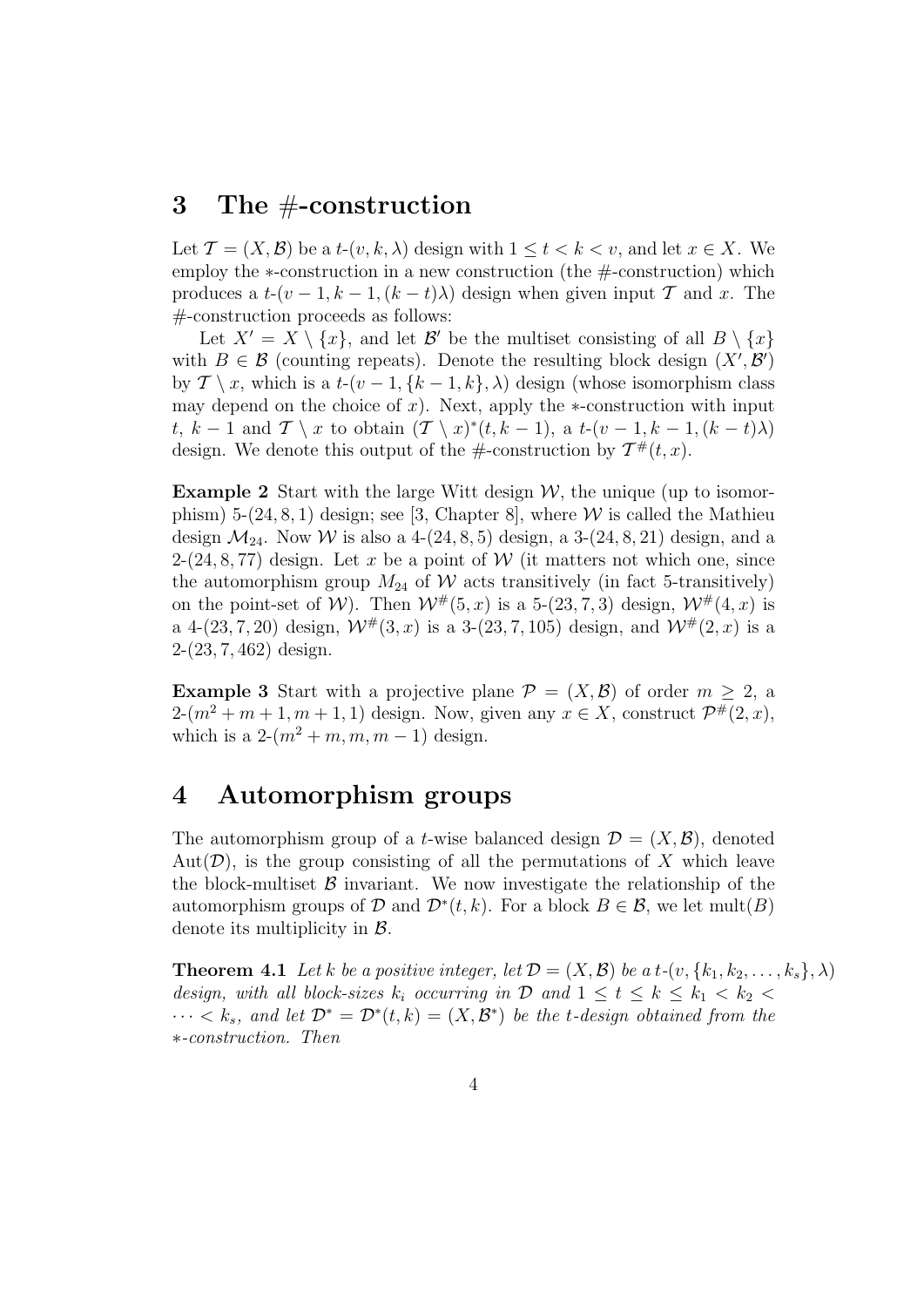(i) 
$$
\text{Aut}(\mathcal{D}) \subseteq \text{Aut}(\mathcal{D}^*);
$$
  
(ii) if  $\lambda = 1$  and  $t < k$ , then  $\text{Aut}(\mathcal{D}) = \text{Aut}(\mathcal{D}^*).$ 

*Proof.* (i) Let  $\alpha \in Aut(\mathcal{D})$ . Let  $B^*$  be an arbitrary block in  $\mathcal{B}^*$ , hence there is a block  $B \in \mathcal{B}$  which contains  $B^*$  as a k-subset. Suppose that  $\alpha(B) = C$  for some block  $C \in \mathcal{B}$ , and that  $\alpha(B^*) = C^*$ . Then clearly  $C^*$ is a k-subset of C, a block of B, hence  $C^* \in \mathcal{B}^*$ . Now we must show that mult( $C^*$ ) = mult( $B^*$ ) (in  $B^*$ ) to conclude that  $\alpha \in \text{Aut}(\mathcal{D}^*)$ .

Fix i. Let  $B_1, B_2, \ldots, B_d$  be the *distinct* blocks of  $\mathcal B$  of size  $k_i$  which contain  $B^*$ , and let  $C_1, C_2, \ldots, C_e$  be the distinct blocks of  $B$  of size  $k_i$  which contain  $C^*$ . Now, because  $\alpha \in \text{Aut}(\mathcal{D})$ , we must have  $d = e$  and for every j with  $1 \leq j \leq d$  there must exist a unique j' with  $1 \leq j' \leq d$  for which  $\alpha(B_j)$  =  $C_{j'}$ . Hence mult $(B_j) = \text{mult}(C_{j'})$  since  $\alpha$  preserves block multiplicities.

Now let  $f_i$  be the number of blocks (counting multiplicities) of  $\beta$  of size  $k_i$  which contain  $B^*$ , and let  $g_i$  be the number of blocks (counting multiplicities) of B of size  $k_i$  which contain  $C^*$ . Then  $g_i = \sum_{j'=1}^d \text{mult}(C_{j'})$  $\sum_{j=1}^d \text{mult}(B_j) = f_i$ , and so, in  $\mathcal{B}^*$ , we have mult $(C^*) = \sum_{i=1}^s f_i m_i = \text{mult}(B^*)$   $(m_i$  defined in (1)), as required. Hence  $\alpha \in A$  $g_{j=1}^a$  mult $(B_j) = f_i$ , and so, in  $\mathcal{B}^*$ , we have mult $(C^*) = \sum_{i=1}^s g_i m_i = \frac{s}{h}$ <br> $g_{i=1} f_i m_i = \text{mult}(B^*)$   $(m_i$  defined in (1)), as required. Hence  $\alpha \in \text{Aut}(\mathcal{D}^*)$ .

(ii) We first note that, because  $\lambda = 1$ , then mult(B) = 1 for every block  $B \in \mathcal{B}$ . Secondly, if  $R^*$  is an arbitrary block in  $\mathcal{B}^*$  then, again because  $\lambda = 1$ , there is a unique block  $R \in \mathcal{B}$ , with  $R^* \subseteq R$ .

Now let  $\gamma \in \text{Aut}(\mathcal{D}^*)$ . We must show that, for every block  $B \in \mathcal{B}$ , we have  $\gamma(B) \in \mathcal{B}$ . Then, from above, mult $(\gamma(B)) = 1 = \text{mult}(B)$ , so  $\gamma \in \text{Aut}(\mathcal{D})$ . This will show that  $Aut(\mathcal{D}^*) \subseteq Aut(\mathcal{D})$ ; part *(i)* then gives the result.

Fix *i*. Let B be an arbitrary block of B of size  $k_i$ , and let  $B^*$  be an arbitrary k-subset of B, and let  $\gamma(B^*) = C^*$ . Now, because  $\gamma \in \text{Aut}(\mathcal{D}^*)$ , then  $C^* \in \mathcal{B}^*$ . So, from above, there is a unique block  $C \in \mathcal{B}$ , with  $C^* \subseteq C$ . We will show that  $\gamma(B) = C$ .

First we show that  $\gamma(B) \subseteq C$ . Suppose that  $\gamma(B) \not\subseteq C$ , then there is an element  $x \in B \backslash B^*$  with  $\gamma(x) \notin C$ . Let D be a  $(k-1)$ -subset of  $B^* \subseteq B$ , then  $D^* = \{x\} \cup D$  is a k-subset of  $B \in \mathcal{B}$ , so  $D^* \in \mathcal{B}^*$ . Hence  $E^* = \gamma(D^*) \in \mathcal{B}^*$ , and there is a block  $E \in \mathcal{B}$  with  $E^* \subseteq E$ . Now  $E \neq C$  because  $\gamma(x) \in E$ but  $\gamma(x) \notin C$ . Hence E and C are distinct blocks of B. However,  $\gamma(D) \subseteq E$ , and  $D \subseteq B^*$  so  $\gamma(D) \subseteq \gamma(B^*) = C^* \subseteq C$ . Now  $t < k$  so  $t \leq k - 1 = |\gamma(D)|$ . Now let T be any t-subset of  $\gamma(D)$ , then the distinct blocks E and C both contain T, a contradiction since  $\lambda = 1$ . Hence  $\gamma(B) \subset C$ .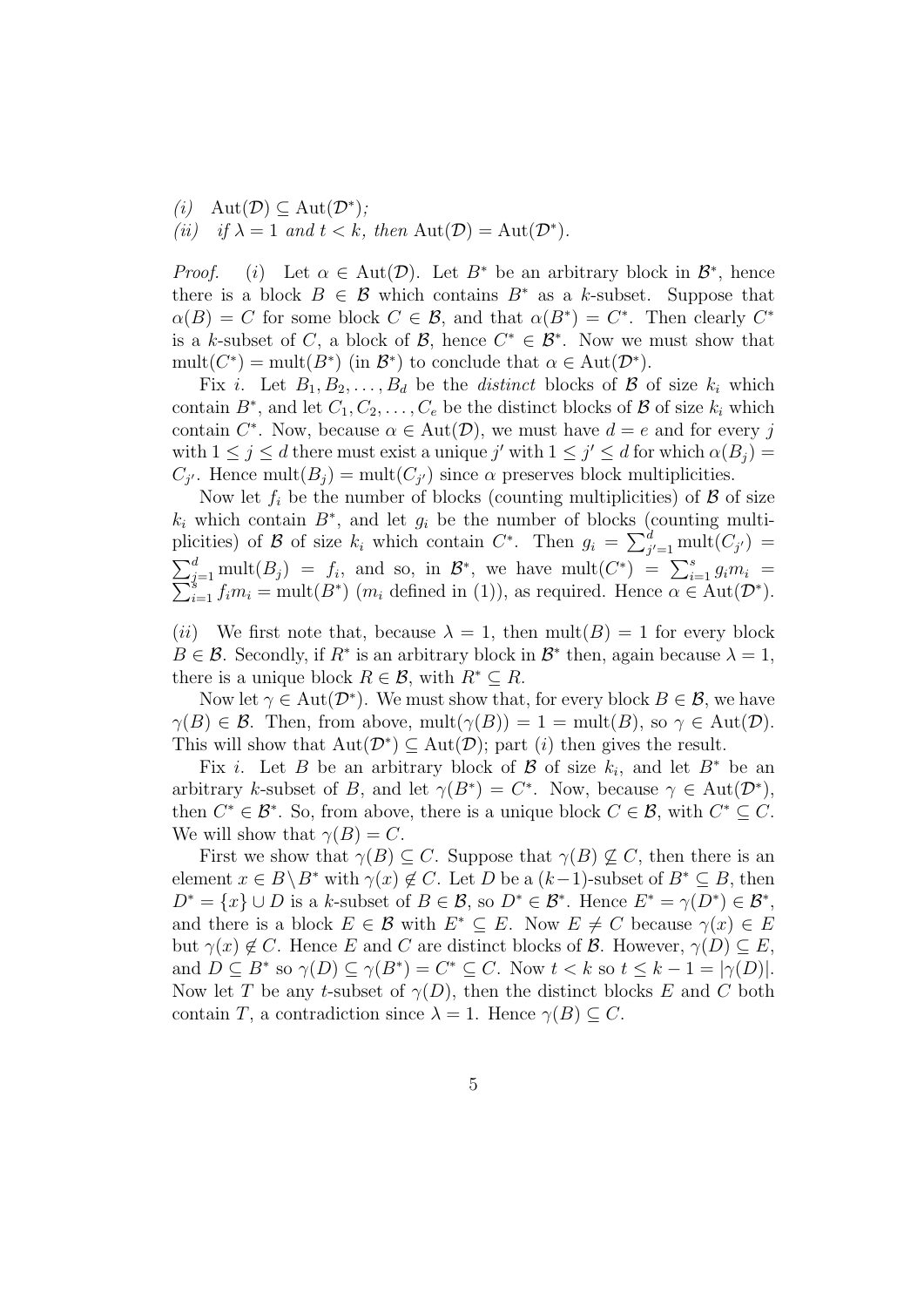To show that  $C \subseteq \gamma(B)$  we show that  $\gamma^{-1}(C) \subseteq B$  by noting that  $\gamma^{-1}(C^*) = B^*$ , and so the proof follows as above. Hence  $\gamma(B) = C$  and, since i was arbitrary, the result is proved.

**Example 4** We take  $D$  to be the 2-(11,  $\{3, 5\}$ , 1) design of Example 1. Then  $|\text{Aut}(\mathcal{D})| = 120$ ; indeed  $\text{Aut}(\mathcal{D})$  is isomorphic to Sym(5), and acts naturally as this group on the subset  $\{1, 2, 3, 4, 5\}$  of the point-set (checked using GAP [2] and its DESIGN package [5]).

(a)  $\mathcal{D}^*(2,2)$  is the complete 2-(11, 2, 1) design. Hence  $\text{Aut}(\mathcal{D}) \subseteq \text{Aut}(\mathcal{D}^*(2,2)) =$ Sym(11), illustrating Theorem 4.1(*i*), and also showing that if  $\lambda = 1$  and  $t = k$  then  $\text{Aut}(\mathcal{D}) \neq \text{Aut}(\mathcal{D}^*(t, k))$  is possible (see Theorem 4.1(*ii*)).

(b)  $\mathcal{D}^* = \mathcal{D}^*(2,3)$  is a 2-(11, 3, 3) design with  $|Aut(\mathcal{D}^*)| = 120$  (double checked with the **DESIGN** package). This illustrates Theorem  $4.1(ii)$ .

**Example 5** This example shows that if  $\lambda > 1$  then  $\text{Aut}(\mathcal{D}) \neq \text{Aut}(\mathcal{D}^*(t, k))$ is possible, even when  $t < k$ . We apply the  $\#$ -construction to the projective plane P of order 4, to obtain a 2-(20, 4, 3) design  $\mathcal{P}^{\#} = \mathcal{P}^{\#}(2,x) = (X,\mathcal{B}),$ which has a point-transitive automorphism group of order 5760. Then, we take  $x \in X$  and obtain a 2-(19, {3, 4}, 3) design  $\mathcal{D} = \mathcal{P}^{\#} \setminus x$  (using the notation of Section 3). (The choice of  $x$  does not affect the isomorphism class of  $\mathcal D$  since  $\mathcal P^{\#}$  is point-transitive). Finally, construct a 2-(19, 3, 6) design  $\mathcal{D}^* = \mathcal{D}^*(2,3)$ . It turns out that  $|\text{Aut}(\mathcal{D})| = 288$ , but  $|\text{Aut}(\mathcal{D}^*)| = 576$ . The construction of these designs and the determination of their automorphism groups was done using the DESIGN package.

Example 6 The DESIGN package shows that, up to isomorphism, there are exactly four  $2-(11, \{4, 5\}, 2)$  designs (not counting the unique  $2-(11, 5, 2)$  design). These designs  $D$  have automorphism groups of orders 6, 8, 12, and 120, as do the corresponding  $\mathcal{D}^*(2,4)$ , which are (believed to be new) 2-(11, 4, 6) designs. Note that these examples show that the converse of Theorem  $4.1(ii)$ does not hold.

Acknowledgement The research in this paper was partially funded by the UK Engineering and Physical Sciences Research Council grant GR/R29659/01.